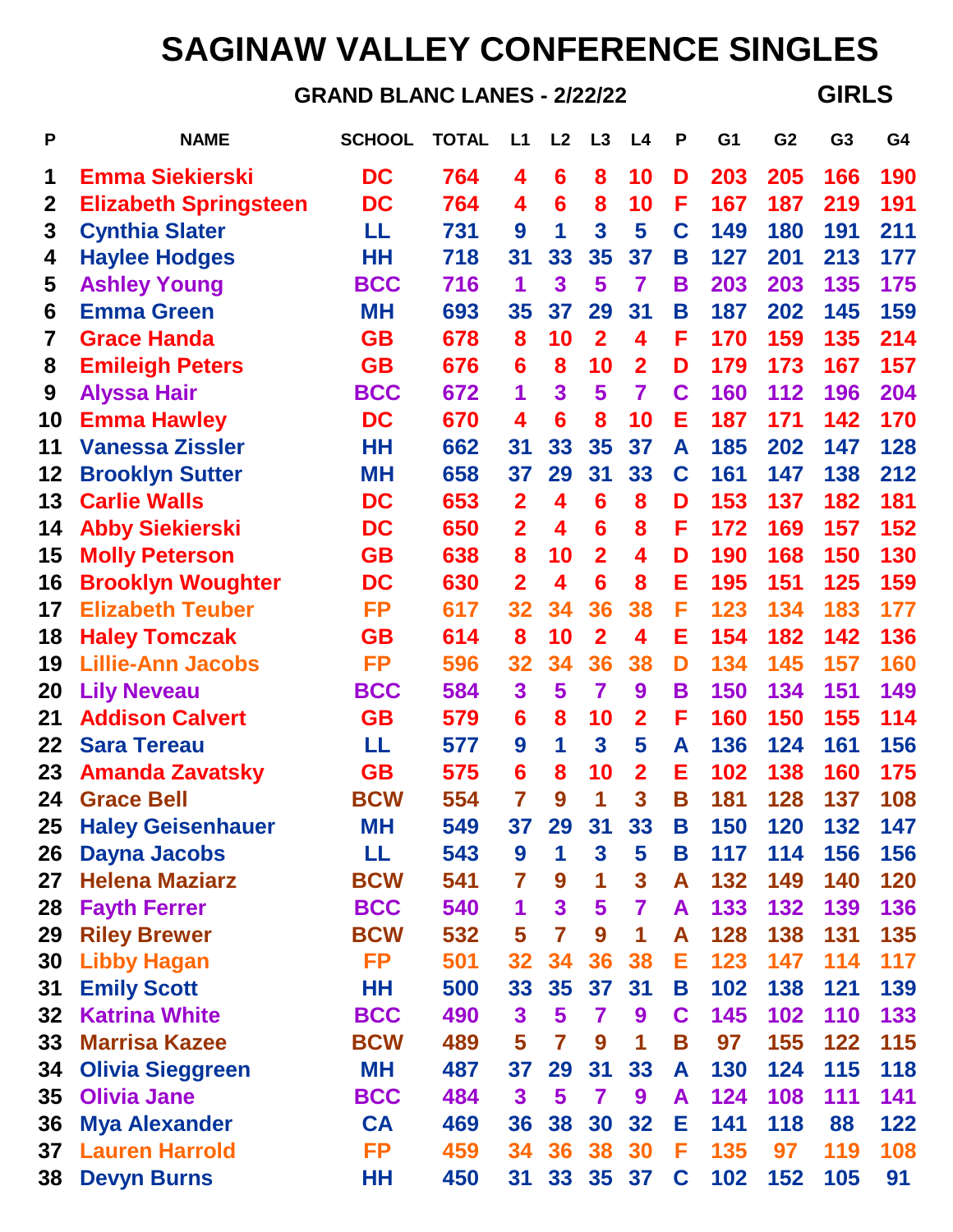| <b>39 Ashley Perry</b>     | MН        | 442 35 37 29 31 C 107 110 117 108 |  |  |  |  |  |
|----------------------------|-----------|-----------------------------------|--|--|--|--|--|
| <b>40 Selena Frost</b>     | <b>CA</b> | 432 38 30 32 34 E 105 94 117 116  |  |  |  |  |  |
| <b>41 Jadelin McCarthy</b> | HH        | 427 33 35 37 31 A 129 79 94 125   |  |  |  |  |  |
| <b>42 Maria Gavulic</b>    | FP -      | 377 34 36 38 30 E 83 95 82 117    |  |  |  |  |  |
| <b>43 Yasmine Gillum</b>   | <b>CA</b> | 376 38 30 32 34 D 79 118 92 87    |  |  |  |  |  |
| <b>44 Olivia Tremain</b>   | FP -      | 365 34 36 38 30 D 79 92 77 117    |  |  |  |  |  |
| <b>45 Chavell Dowdy</b>    | LL.       | 315 7 9 1 3 C 71 82 81 81         |  |  |  |  |  |
|                            |           |                                   |  |  |  |  |  |

## **SAGINAW VALLEY CONFERENCE SINGLES**

**MONITOR LANES - BAY CITY - 2/12/2022 BOYS**

| P           | <b>NAME</b>             | <b>SCHOOL</b> | <b>TOTAL</b> | L1             | L2                      | L3                      | L4             | P | G <sub>1</sub> | G <sub>2</sub> | G <sub>3</sub> | G4  |
|-------------|-------------------------|---------------|--------------|----------------|-------------------------|-------------------------|----------------|---|----------------|----------------|----------------|-----|
| 1           | <b>Joe Merz</b>         | DC            | 997          | 9              | 15                      | 1                       | 7              | A | 248            | 257            | 255            | 237 |
| $\mathbf 2$ | <b>Nathan Palmateer</b> | <b>MH</b>     | 986          | 13             | 19                      | 5                       | 11             | C | 279            | 267            | 255            | 185 |
| 3           | <b>Hunter Fletcher</b>  | <b>GB</b>     | 933          | 1              | $\overline{\mathbf{7}}$ | 13                      | 19             | D | 215            | 204            | 214            | 300 |
| 4           | <b>Ryen Grigg</b>       | HΗ            | 930          | 11             | 17                      | $\overline{\mathbf{3}}$ | 9              | C | 257            | 213            | 204            | 256 |
| 5           | <b>Blake Musser</b>     | DC            | 905          | 11             | 17                      | $\overline{\mathbf{3}}$ | 9              | A | 215            | 253            | 218            | 219 |
| 6           | <b>Chase Eddy</b>       | HΗ            | 899          | 7              | 13                      | 19                      | 5              | C | 277            | 225            | 192            | 205 |
| 7           | <b>Michael Tueber</b>   | <b>FP</b>     | 872          | 17             | 3                       | 9                       | 15             | A | 228            | 210            | 220            | 214 |
| 8           | <b>Bailey Beeman</b>    | LL            | 865          | 20             | 6                       | 12                      | 18             | F | 267            | 236            | 206            | 156 |
| 9           | <b>Nick Krueger</b>     | <b>MH</b>     | 862          | 13             | 19                      | 5                       | 11             | D | 236            | 188            | 192            | 246 |
| 10          | <b>Aidan Fisackerly</b> | <b>DC</b>     | 860          | 7              | 13                      | 19                      | 5              | A | 233            | 257            | 179            | 191 |
| 11          | <b>Evan Daly</b>        | <b>MH</b>     | 844          | 15             | 1                       | 7                       | 13             | D | 212            | 214            | 255            | 163 |
| 12          | <b>Caleb Behm</b>       | HH            | 842          | 9              | 15                      | 1                       | 7              | D | 238            | 193            | 200            | 211 |
| 13          | <b>Ryan Jacobs</b>      | <b>BCC</b>    | 841          | 5              | 11                      | 17                      | 3              | A | 159            | 203            | 234            | 245 |
| 14          | <b>John Kennedy</b>     | HН            | 841          | 9              | 15                      | 1                       | 7              | C | 192            | 255            | 209            | 185 |
| 15          | <b>Blake Hall</b>       | LL            | 828          | 18             | 4                       | 10                      | 16             | Е | 180            | 212            | 223            | 213 |
| 16          | <b>Noah Selvaraj</b>    | <b>BCW</b>    | 826          | 14             | 20                      | 6                       | 12             | Е | 213            | 195            | 203            | 215 |
| 17          | <b>Dane Sampson</b>     | <b>MP</b>     | 815          | 4              | 10                      | 16                      | $\overline{2}$ | F | 167            | 234            | 170            | 244 |
| 18          | <b>Colin Terrill</b>    | <b>MH</b>     | 809          | 17             | 3                       | 9                       | 15             | C | 214            | 146            | 243            | 206 |
| 19          | <b>Bailey Rudrow</b>    | <b>BCW</b>    | 809          | 12             | 18                      | 4                       | 10             | F | 183            | 258            | 187            | 181 |
| 20          | <b>Taylor Parker</b>    | <b>MP</b>     | 798          | 18             | 4                       | 10                      | 16             | G | 204            | 152            | 239            | 203 |
| 21          | <b>Jackson Gutzman</b>  | <b>MP</b>     | 795          | $\overline{2}$ | 8                       | 14                      | 20             | Е | 180            | 202            | 187            | 226 |
| 22          | <b>Gavin Norris</b>     | <b>GB</b>     | 783          | 5              | 11                      | 17                      | 3              | C | 203            | 165            | 231            | 184 |
| 23          | <b>Brady Schaeding</b>  | HΗ            | 781          | 11             | 17                      | $\overline{\mathbf{3}}$ | 9              | D | 210            | 177            | 216            | 178 |
| 24          | <b>Jared Musser</b>     | DC            | 779          | 11             | 17                      | 3                       | 9              | Β | 202            | 163            | 193            | 221 |
| 25          | <b>Caleb Colberg</b>    | <b>BCW</b>    | 778          | 10             | 16                      | $\overline{2}$          | 8              | Е | 194            | 208            | 193            | 183 |
| 26          | <b>Landon Huey</b>      | <b>GB</b>     | 768          | $\mathbf{3}$   | 9                       | 15                      | 1              | D | 129            | 214            | 223            | 202 |
| 27          | <b>Ruberto Mosqueda</b> | <b>MH</b>     | 766          | 15             | 1                       | 7                       | 13             | C | 194            | 178            | 181            | 213 |
| 28          | <b>Braylon Beeman</b>   | LL            | 753          | <b>20</b>      | 6                       | 12                      | 18             | Е | 164            | 174            | 208            | 207 |
| 29          | <b>Aaron Curphy</b>     | <b>BCW</b>    | 753          | 12             | 18                      | 4                       | 10             | Е | 151            | 229            | <b>200</b>     | 173 |
| 30          | <b>David Goch</b>       | <b>GB</b>     | 751          | $\mathbf{3}$   | 9                       | 15                      | $\mathbf 1$    | C | 225            | 191            | 168            | 167 |
|             |                         |               |              |                |                         |                         |                |   |                |                |                |     |